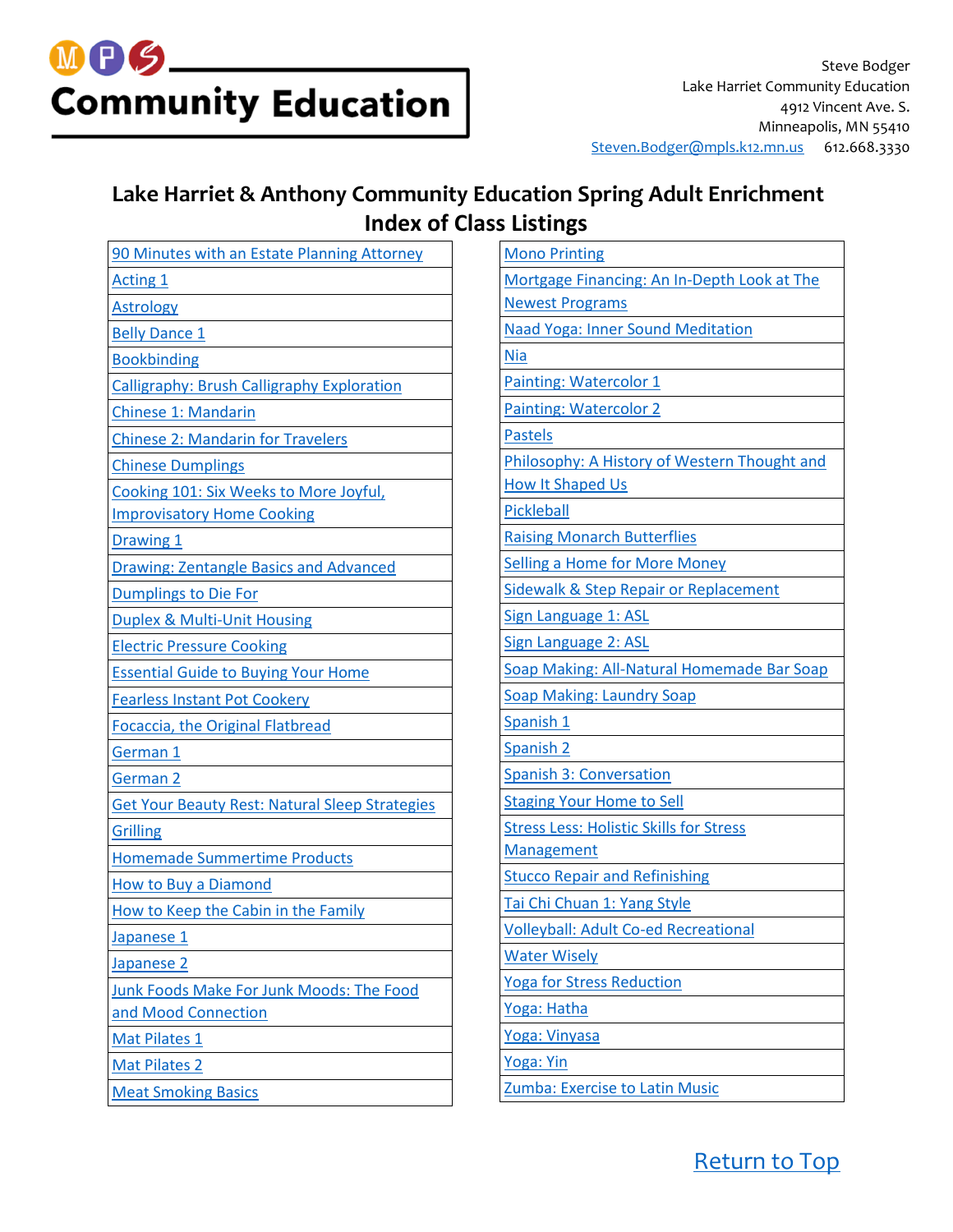#### <span id="page-1-0"></span>**[90 Minutes with an Estate Planning Attorney](https://minneapolis.ce.eleyo.com/course/12615/adult-enrichment-spring-summer-2018/90-minutes-with-an-estate-planning-attorney-lake-harriet)**

Discuss your estate planning questions in an open forum — from birth to death, marriage to divorce, children to step-children, rich to poor, probate to non-probate, self-employed to unemployed. A financial advisor will be available to answer your financial questions. Instructor: Kurt Obermiller 1 Wednesday; 05/30/2018; 6:30 PM - 8:00 PM \$19

#### <span id="page-1-1"></span>**[Acting 1](https://minneapolis.ce.eleyo.com/course/13697/adult-enrichment-spring-summer-2018/acting-1-lake-harriet)**

Immerse yourself in the art and technique of acting, emphasizing the basics—script and character analysis, vocal and physical techniques, and the importance of connecting with acting partners. You will perform partnered scenes from Lillian Hellman's Watch on the Rhine as you seek to apply these basics to rehearsing and performing. Instructor: Mary Cutler 4 Mondays; 04/16/2018 - 05/07/2018; 6:00 PM - 8:00 PM \$39

#### <span id="page-1-2"></span>**[Astrology](https://minneapolis.ce.eleyo.com/course/12571/adult-enrichment-spring-summer-2018/astrology-lake-harriet)**

Discover the ancient tool of astrology to gain insight into your personality and life. See your chart used to illustrate astrological concepts and bring home a copy of your chart. Instructor collects a \$5 supply fee. Instructor: Lynn Walker

- 2 Mondays; 04/30/2018 05/07/2018; 6:30 PM 8:00 PM \$25
- -

#### <span id="page-1-3"></span>**[Belly Dance 1](https://minneapolis.ce.eleyo.com/course/12616/adult-enrichment-spring-summer-2018/belly-dance-1-lake-harriet)**

Improve flexibility, creativity, control and grace in a comfortable atmosphere. Wear workout or dance clothes. Dance barefoot or wear soft sandals or ballet slippers. Bring a scarf to accent hip movements. Instructor: Erin Kubly 7 Wednesdays; 04/18/2018 - 05/30/2018; 8:15 PM - 9:15 PM \$39

#### <span id="page-1-4"></span>**[Bookbinding](https://minneapolis.ce.eleyo.com/course/12635/adult-enrichment-spring-summer-2018/bookbinding-lake-harriet)**

Explore the parts of a book and how to build them before creating five of your own books from scratch. Investigate the uses and utility of the artist's sketchbook, which can serve as a planner, diary, scrapbook and journal. Instructor collects a \$24 supply fee. Instructor: Celeste Douville 2 Mondays; 05/14/2018 - 05/21/2018; 6:30 PM - 8:30 PM \$25

#### <span id="page-1-5"></span>**[Calligraphy: Brush Calligraphy Exploration](https://minneapolis.ce.eleyo.com/course/12602/adult-enrichment-spring-summer-2018/calligraphy-brush-calligraphy-exploration-lake-harriet)**

Discover more than a dozen techniques that will enable you to add a personal touch to photo albums, party invitations, envelopes, planners, calendars and holiday gifts through the art of calligraphy. Explore alphabet doodling as we create hand lettering. Instructor collects a \$12 supply fee. Instructor: Celeste Douville 1 Monday; 04/23/2018; 6:30 PM - 8:30 PM \$19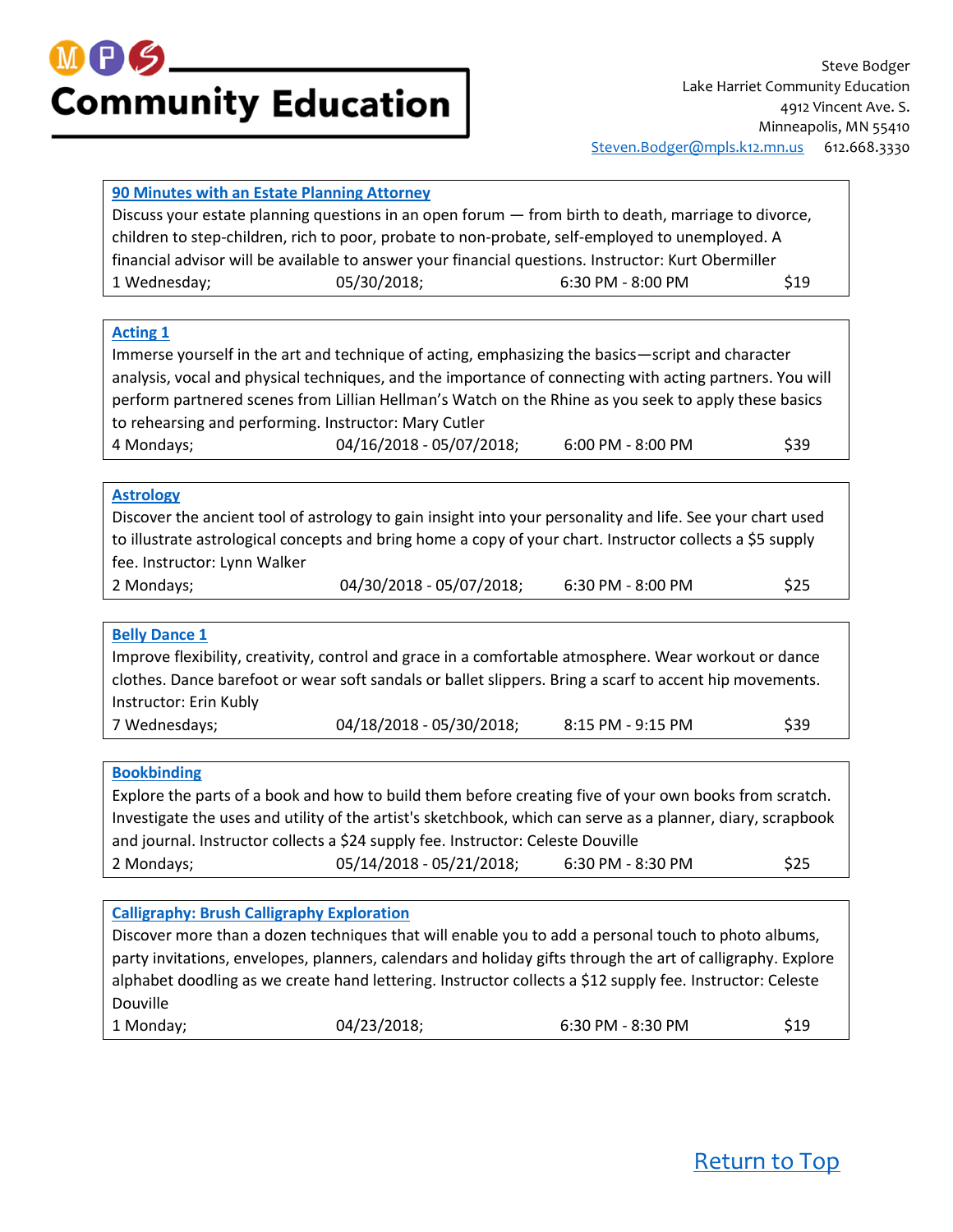#### <span id="page-2-0"></span>**[Chinese 1: Mandarin](https://minneapolis.ce.eleyo.com/course/12480/adult-enrichment-spring-summer-2018/chinese-1-mandarin-lake-harriet)**

Learn the basics of the Chinese language such as greetings, days of the week and common phrases. We will also explore Chinese culture. Instructor: Nicole Darcy 7 Wednesdays; 04/18/2018 - 05/30/2018; 6:00 PM - 7:30 PM \$49

#### <span id="page-2-2"></span><span id="page-2-1"></span>**[Chinese 2: Mandarin for Travelers](https://minneapolis.ce.eleyo.com/course/12673/adult-enrichment-spring-summer-2018/chinese-2-mandarin-for-travelers-lake-harriet)** Transform from a tourist into a world traveler by learning essential travel terms and everyday conversational Mandarin. Practice ordering at a restaurant, shopping, asking for directions and booking a hotel. Instructor: Nicole Darcy 7 Wednesdays; 04/18/2018 - 05/30/2018; 7:35 PM - 9:00 PM \$49 **[Chinese Dumplings](https://minneapolis.ce.eleyo.com/course/12675/adult-enrichment-spring-summer-2018/chinese-dumplings-lake-harriet)** Prepare the perfect the pan-fried Chinese dumpling using local and organic ingredients. The dumpling is a savory entrée traditionally served during Chinese New Year. You will make dumplings that are authentic, healthy, and easy to replicate at home. Instructor collects a \$10 food supply fee. Instructor: Ada Dong 1 Monday; 06/04/2018; 6:00 PM - 9:00 PM \$25 **[Cooking 101: Six Weeks to More Joyful, Improvisatory Home Cooking](https://minneapolis.ce.eleyo.com/course/12691/adult-enrichment-spring-summer-2018/cooking-101-six-weeks-to-more-joyful-improvisatory-home-cooking-lake-harriet-at-anthony)** Enhance your confidence using amazing ingredients from the farmers' market, in your CSA box, or at

<span id="page-2-3"></span>your favorite butcher or grocer. Focus on basic techniques that will help you improvise dishes, bolstered by new knife skills, building soups by layers, pan frying and searing, stir-frying, braising, hightemperature roasting, and pizza making. Learn the basics of food safety and storage, use of spices and herbs, and kitchen tools that make prepping food faster, more effective, and fun. Instructor collects a \$56 food supply fee. Instructor: Jan Zita Grover 6 Mondays; 04/16/2018 - 05/21/2018; 5:30 PM - 8:30 PM \$95

#### <span id="page-2-4"></span>**[Drawing 1](https://minneapolis.ce.eleyo.com/course/12499/adult-enrichment-spring-summer-2018/drawing-1-lake-harriet)**

Express yourself through drawing as you explore line quality, compositional arrangement, shading and highlighting. Bring a sketchbook and either pens, pencils or colored pencils. Instructor: Doreen C Mangen 6 Mondays; 04/16/2018 - 05/21/2018; 7:00 PM - 8:30 PM \$45

#### <span id="page-2-5"></span>**[Drawing: Zentangle Basics and Advanced](https://minneapolis.ce.eleyo.com/course/12680/adult-enrichment-spring-summer-2018/drawing-zentangle-basics-and-advanced-lake-harriet)**

Zigzag all around the page. Zentangle, an organized and easy-to-learn approach to drawing, uses repeating patterns to create abstract designs. The first night will cover basics. The second night will focus on advanced skill. You will use special design projects such as mandalas, cards, book covers, mobiles and origami boxes to master the technique. Instructor collects a \$6 supply fee. Instructor: Paula Bramante 2 Mon/Wed; 06/04/2018 - 06/06/2018; 7:00 PM - 9:00 PM \$25

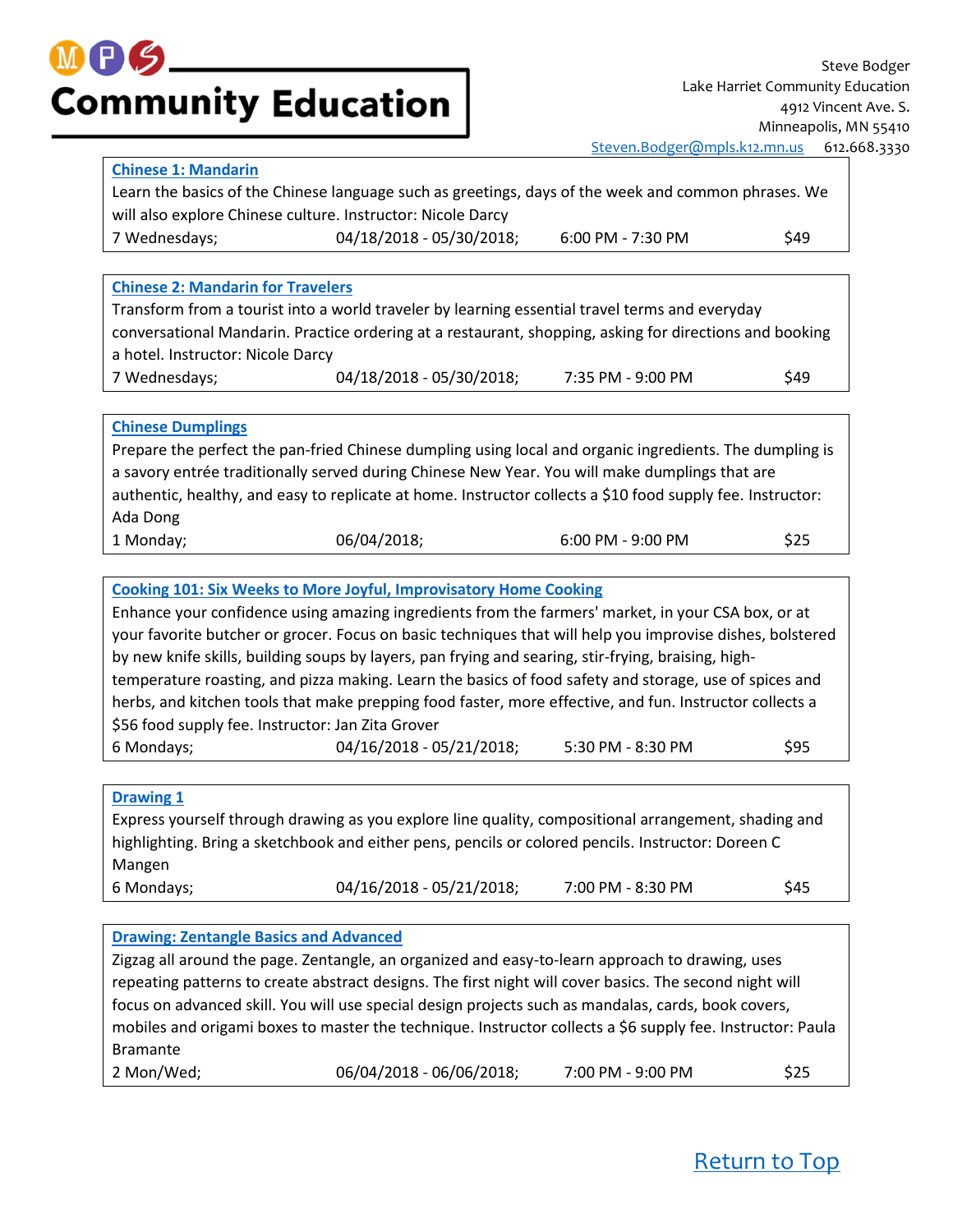## $M$  (Fig. **Community Education**

#### <span id="page-3-0"></span>**[Dumplings to Die For](https://minneapolis.ce.eleyo.com/course/12787/adult-enrichment-spring-summer-2018/dumplings-to-die-for-lake-harriet-at-anthony)**

Tackle making terrifically tasty pot stickers, tapioca-pearl bombs, momo-shaped water dumplings and test pork, chicken and tofu fillings. The dumplings you will create will put ones you buy at store in the shade. Bring your chef's knife and a small box for taking home any dumplings you don't eat in class. Instructor collects a \$10 food supply fee. Instructor: Jan Zita Grover 1 Monday; 06/04/2018; 5:30 PM - 8:30 PM \$29

#### <span id="page-3-1"></span>**[Duplex & Multi-Unit Housing](https://minneapolis.ce.eleyo.com/course/12547/adult-enrichment-spring-summer-2018/duplex-multi-unit-housing-lake-harriet)**

Learn how to complete a rental property worksheet, understand the tax benefits of owning real estate, and discuss the pros and cons of owning rental property. We will cover in detail the tax benefits of owning rentals, how to evaluate a property, and how to protect yourself as a landlord Instructor: Scot Pekarek

1 Wednesday; 05/02/2018; 6:30 PM - 8:30 PM \$19

#### <span id="page-3-2"></span>**[Electric Pressure Cooking](https://minneapolis.ce.eleyo.com/course/12790/adult-enrichment-spring-summer-2018/electric-pressure-cooking-lake-harriet)**

Make life simple with "instant one pot cooking." Whether you can cook or not, an electric pressure cooker can turn you into a gourmet chef. You will learn recipes, techniques, safety and more while we make some recipes and have a late dinner together. Instructor collects a \$10 food supply fee. Instructor: Jessica T Smiles

| 1 Wednesday; | 04/25/2018; | 6:00 PM - 9:00 PM | \$25 |
|--------------|-------------|-------------------|------|
|--------------|-------------|-------------------|------|

#### <span id="page-3-3"></span>**[Essential Guide to Buying Your Home](https://minneapolis.ce.eleyo.com/course/12543/adult-enrichment-spring-summer-2018/essential-guide-to-buying-your-home-lake-harriet)**

Want to negotiate the best deal on your home? Learn how to access government grants, obtain first time buyer programs, avoid the lemons and save thousands. Instructor will walk you through step by step the best process for going about maximizing your money and having the lifestyle you want. Instructor: George Bodnia 1 Wednesday; 04/25/2018; 6:30 PM - 9:00 PM \$25

#### <span id="page-3-4"></span>**[Fearless Instant Pot Cookery](https://minneapolis.ce.eleyo.com/course/13892/adult-enrichment-spring-summer-2018/fearless-instant-pot-cookery-lake-harriet-at-anthony)**

The Instant Pot and other multicookers can produce a tender roast in 7% of the time it takes in a slow cooker. But cooking in them with finesse demands patience, curiosity and willingness to experiment. Learn what you can cook well in electric pressure cookers and what you should avoid, including which meats and vegetables. Bring your own pot with its instruction book (several Instant Pots will also be available in class), three small closed containers for taking home leftovers, and eagerness to play with your food! You'll cook a variety of dishes to eat and discuss in class. Extensive handout provided. Instructor collects an \$12 food supply fee. Instructor: Jan Zita Grover 1 Monday; 06/11/2018; 5:30 PM - 8:30 PM \$29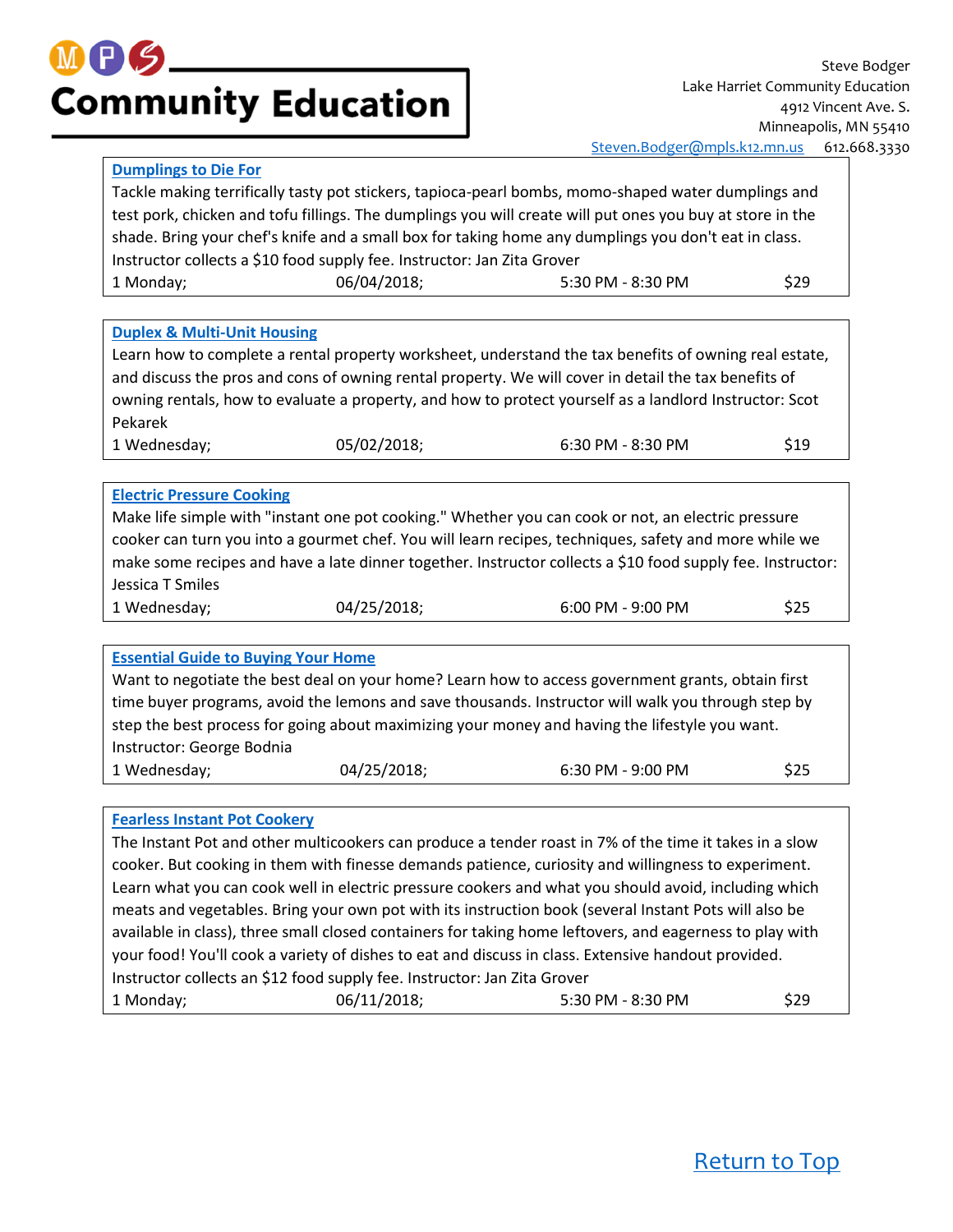

#### <span id="page-4-0"></span>**[Focaccia, the Original Flatbread](https://minneapolis.ce.eleyo.com/course/12818/adult-enrichment-spring-summer-2018/focaccia-the-original-flatbread-lake-harriet)**

Simple fare that's easy to prepare. Good for snacking. Great with soups. You will learn to make toppings and fillings in addition to Focaccia flat bread, made popular in Italy. Enjoy a sweet version with nuts and fruit for a delicious breakfast Instructor collects a \$12 food supply fee. Instructor: Mary Duffy 1 Monday; 04/30/2018; 6:00 PM - 9:00 PM \$25

#### <span id="page-4-1"></span>**[German 1](https://minneapolis.ce.eleyo.com/course/12483/adult-enrichment-spring-summer-2018/german-1-lake-harriet)**

Focus on the essentials of the German language and outfit yourself with useful German expressions for traveling abroad. The class will also cover grammar basics and aspects of German culture. Two additional class meetings after May 7th TBD by class. Instructor: Suzanne Jebe 4 Mondays; 04/16/2018 - 05/07/2018; 6:00 PM - 7:15 PM \$39

#### <span id="page-4-2"></span>**[German 2](https://minneapolis.ce.eleyo.com/course/12532/adult-enrichment-spring-summer-2018/german-2-lake-harriet)**

Expand your knowledge of the German language as you learn about vocabulary, culture and grammar. Prerequisite: German 1 or other experience. Two additional class meetings after May 7th TBD by class. Please note that there will be 6 total sessions - German 2 is listed in the brochure with 4 sessions in error. Instructor: Suzanne Jebe 6 Mondays; 04/16/2018 - 05/07/2018; 7:30 PM - 8:45 PM \$39

#### <span id="page-4-3"></span>**[Get Your Beauty Rest: Natural Sleep Strategies](https://minneapolis.ce.eleyo.com/course/12813/adult-enrichment-spring-summer-2018/get-your-beauty-rest-natural-sleep-strategies-lake-harriet-at-anthony)**

| Dreaming about getting more sleep? Are you waking up feeling like beast instead of a beauty? Are        |             |                     |             |  |
|---------------------------------------------------------------------------------------------------------|-------------|---------------------|-------------|--|
| insomnia, middle of the night awakening, and poor sleep quality affecting your sleep? Learn about sleep |             |                     |             |  |
| hygiene and steps to natural, restful sleep. Instructor: Monica Peterson                                |             |                     |             |  |
| 1 Wednesday;                                                                                            | 05/23/2018; | $6:00$ PM - 8:30 PM | <b>\$25</b> |  |

#### <span id="page-4-4"></span>**[Grilling](https://minneapolis.ce.eleyo.com/course/13893/adult-enrichment-spring-summer-2018/grilling-lake-harriet)**

Turn up the heat on your grill skills as you gain confidence and eagerness to play with food outdoors. Learn what to look for in simple, reliable grills and instant-read thermometers; the cuts of meat that can make or break your grilling, make marinades and rubs. You will do direct and indirect grilling outside the classroom, so bring a sweater, an apron, an appetite and a closed container for leftovers. Extensive handout provided. Instructor collects a \$12 food supply fee Instructor: Jan Zita Grover 1 Wednesday; 05/23/2018; 6:00 PM - 9:00 PM \$29

#### <span id="page-4-5"></span>**[Homemade Summertime Products](https://minneapolis.ce.eleyo.com/course/13890/adult-enrichment-spring-summer-2018/homemade-summertime-products-lake-harriet)**

Ever wonder how you can control ants and other summertime insects without the worry of exposing your family and pets to chemicals? Learn easy, natural recipes for all types of summertime problems from ants to weeds You'll make a sun product and mosquito repellent in class to bring home along with dozens of great recipes to keep your summer chemical free. Instructor collects a \$6 supply fee. Instructor: Jessica T Smiles

| 1 Wednesday; | 05/23/2018; | 6:30 PM - 8:30 PM | \$19 |
|--------------|-------------|-------------------|------|
|--------------|-------------|-------------------|------|

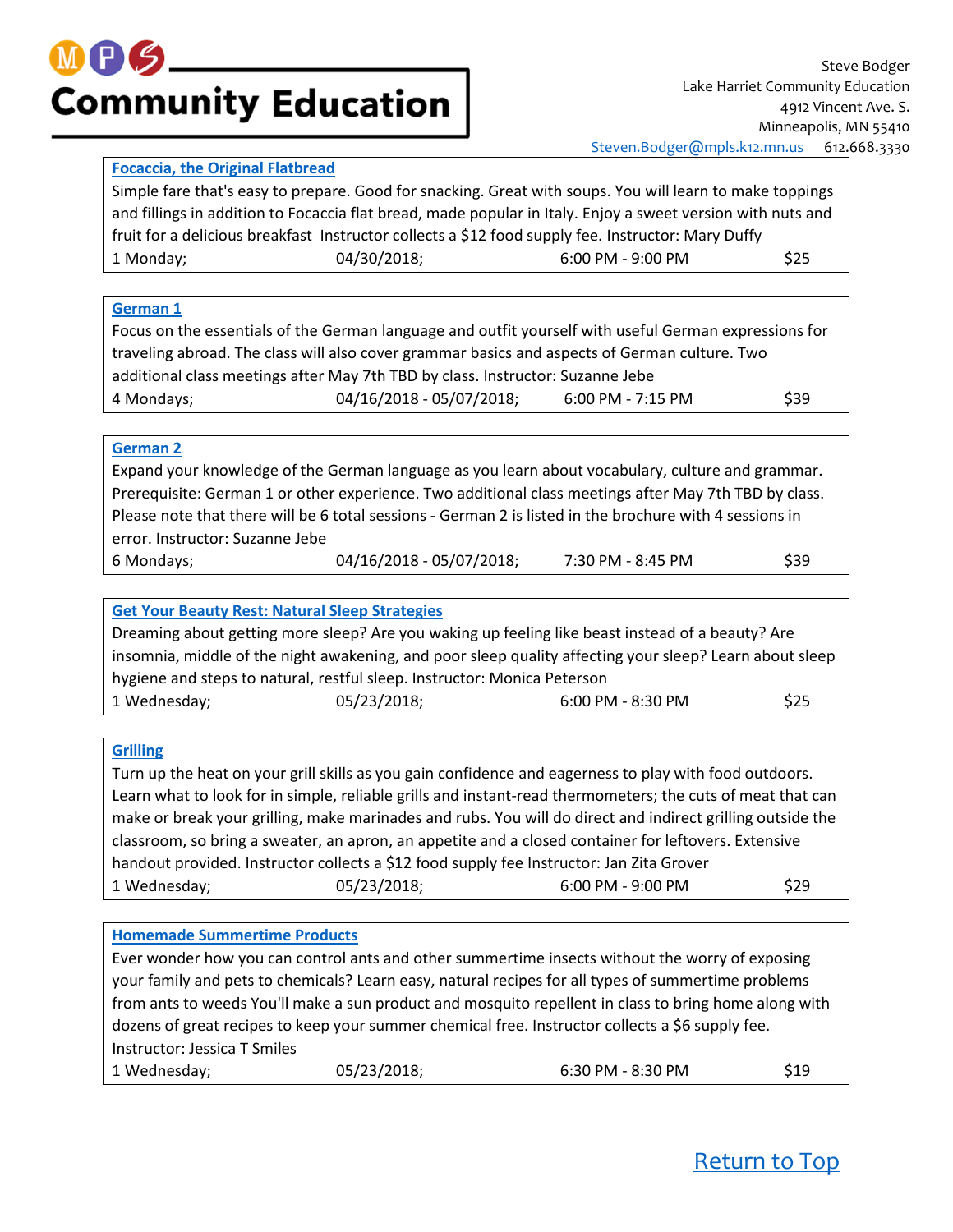#### <span id="page-5-0"></span>**[How to Buy a Diamond](https://minneapolis.ce.eleyo.com/course/12809/adult-enrichment-spring-summer-2018/how-to-buy-a-diamond-lake-harriet)**

Learn about the history of diamonds, how they are priced and graded. Understanding the Four C's (cut, color, clarity, and carat weight) is crucial to making an informed purchase for a good value. Anyone shopping for a diamond engagement ring, or a diamond for any reason, will benefit greatly from this crash course in everything sparkly. You will come away ready to go to any retailer or website feeling confident that you'll make a value oriented and informed purchase. Instructor collects a \$1 supply fee. Instructor: Jen Bellefleur

| 2 Wednesdays; | 05/09/2018 - 05/16/2018; | 6:30 PM - 8:30 PM | \$25 |
|---------------|--------------------------|-------------------|------|
|               |                          |                   |      |

<span id="page-5-1"></span>

|  | How to Keep the Cabin in the Family |
|--|-------------------------------------|
|  |                                     |

Division of an estate can lead to bitter battles between siblings and impact relationships forever. Learn how to keep your cabin, farm or business in the family without a family conflict. Instructor: Kurt Obermiller 1 Wednesday; 05/23/2018; 6:30 PM - 8:00 PM \$19

#### <span id="page-5-2"></span>**[Japanese 1](https://minneapolis.ce.eleyo.com/course/12484/adult-enrichment-spring-summer-2018/japanese-1-lake-harriet)**

Learn the basics of conversational Japanese, including greetings, numbers and practical conversational skills useful when traveling to Japan. No class May 21 and May 28 - Final class on June 4. Instructor: Tetsuya Shimano 6 Mondays; 04/16/2018 - 06/04/2018; 6:00 PM - 7:30 PM \$45

#### <span id="page-5-3"></span>**[Japanese 2](https://minneapolis.ce.eleyo.com/course/12485/adult-enrichment-spring-summer-2018/japanese-2-lake-harriet)**

Explore simple sentences, conjugating verbs and counting and discuss Japanese culture. No class May 21 and May 28 - Final class on June 4. Instructor: Tetsuya Shimano 6 Mondays; 04/16/2018 - 06/04/2018; 7:30 PM - 9:00 PM \$45

<span id="page-5-4"></span>

|                                   | <b>Junk Foods Make For Junk Moods: The Food and Mood Connection</b> |                                                                                                   |      |
|-----------------------------------|---------------------------------------------------------------------|---------------------------------------------------------------------------------------------------|------|
|                                   |                                                                     | Explore how food affects your mental health, understand how to eat foods to balance your mood,    |      |
|                                   |                                                                     | identify your own food rules and gain understanding about how stress and inflammation affect your |      |
| body. Instructor: Monica Peterson |                                                                     |                                                                                                   |      |
| 1 Monday;                         | 04/30/2018;                                                         | $6:00$ PM - $8:30$ PM                                                                             | \$25 |
|                                   |                                                                     |                                                                                                   |      |
| <b>Mat Pilates 1</b>              |                                                                     |                                                                                                   |      |

<span id="page-5-5"></span>Improve your flexibility, build strength, and develop control and endurance in the whole human body. Pilates puts emphasis on alignment, breathing, developing a strong core and improving coordination and balance. Instructor: Susie Quarstad 7 Wednesdays; 04/18/2018 - 05/30/2018; 7:30 PM - 8:30 PM \$39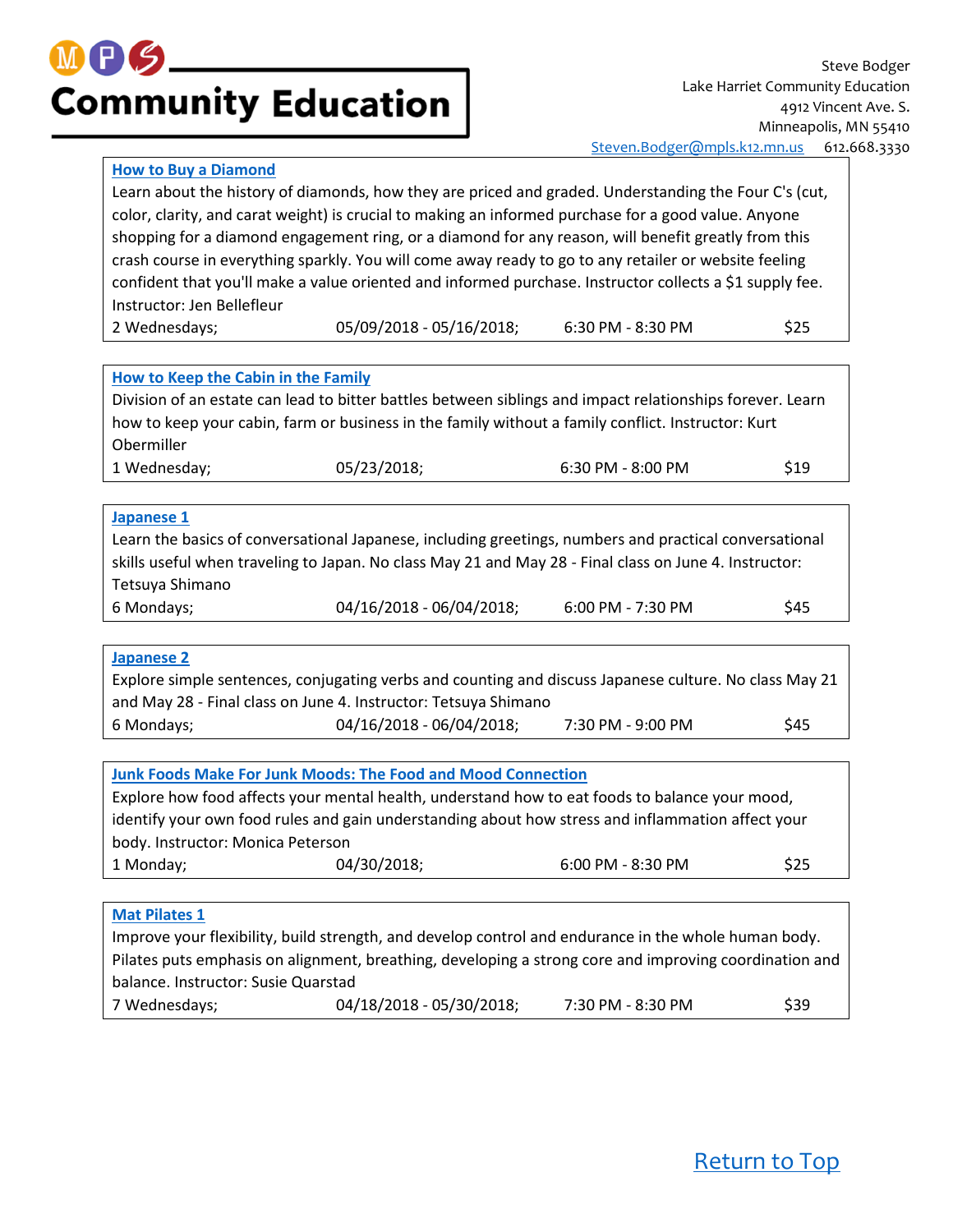#### <span id="page-6-0"></span>**[Mat Pilates 2](https://minneapolis.ce.eleyo.com/course/12492/adult-enrichment-spring-summer-2018/mat-pilates-2-lake-harriet)**

Now that you've learned the basics of Pilates, challenge yourself to this next-level course. Prerequisite: Pilates 1 or previous experience. Instructor: Susie Quarstad 7 Wednesdays; 04/18/2018 - 05/30/2018; 6:15 PM - 7:15 PM \$39

#### <span id="page-6-1"></span>**[Meat Smoking Basics](https://minneapolis.ce.eleyo.com/course/13894/adult-enrichment-spring-summer-2018/meat-smoking-basics-lake-harriet)**

Smoking poultry, beef, pork, venison, and other meats is part of what makes Minnesota eating so great! Learn the basics of effective charcoal smoking. You will smoke already-prepped beef and chicken and learn about new, state-of-the-art, inexpensive charcoal smoking equipment. Extensive handout provided. Bring a closed container for leftovers. Instructor collects a \$15 food supply fee. Instructor: Jan Zita Grover 1 Wednesday; 05/30/2018; 6:00 PM - 9:00 PM \$29

#### <span id="page-6-2"></span>**[Mono Printing](https://minneapolis.ce.eleyo.com/course/12748/adult-enrichment-spring-summer-2018/mono-printing-lake-harriet)**

Explore techniques for mono plate printing. Create gorgeous, color exploding books/journals after all of the play with paint and textures. All materials are provided, however you are encouraged to bring your own textures (stamps, doilies, leaves, etc) to test. Bring a gel plate and brayer if you have them. Instructor collects a \$12 fee for general supplies like paper, paints, bookbinding materials and stencils. Bring an additional \$30 to purchase an 8x10 gel plate and \$10 for a brayer if you do not have your own. Instructor: Celeste Douville 1 Monday; 05/07/2018; 6:30 PM - 8:30 PM \$19

#### <span id="page-6-3"></span>**[Mortgage Financing: An In-Depth Look at The Newest Programs](https://minneapolis.ce.eleyo.com/course/12765/adult-enrichment-spring-summer-2018/mortgage-financing-an-in-depth-look-at-the-newest-programs-lake-harriet)**

Discover the newest mortgage financing options available today. Down payments starting with zero down, forgivable first-time home buyer grants, less-than-perfect credit programs, and home improvement purchase loans. Take an in-depth look at the monthly payments and compare the different down payment options to determine what may be best for you. You will learn how to pick the best mortgage loan option for you. Instructor: Eric House 1 Wednesday; 05/16/2018; 6:30 PM - 8:30 PM \$0

#### <span id="page-6-4"></span>**[Naad Yoga: Inner Sound Meditation](https://minneapolis.ce.eleyo.com/course/13699/adult-enrichment-spring-summer-2018/naad-yoga-inner-sound-meditation-lake-harriet-at-anthony)**

Voice and sound are a powerful medium for re-balancing mind and body. Explore listening as a yogic process of self awareness in a detailed step-by-step approach. Your breath will flow in rhythm and with purpose, a healthy practice to take home. Sound, emotion, word will lead you to a deeper sense of meaning. Instructor: Anna Meher 3 Mondays; 04/16/2018 - 04/30/2018; 7:00 PM - 8:30 PM \$29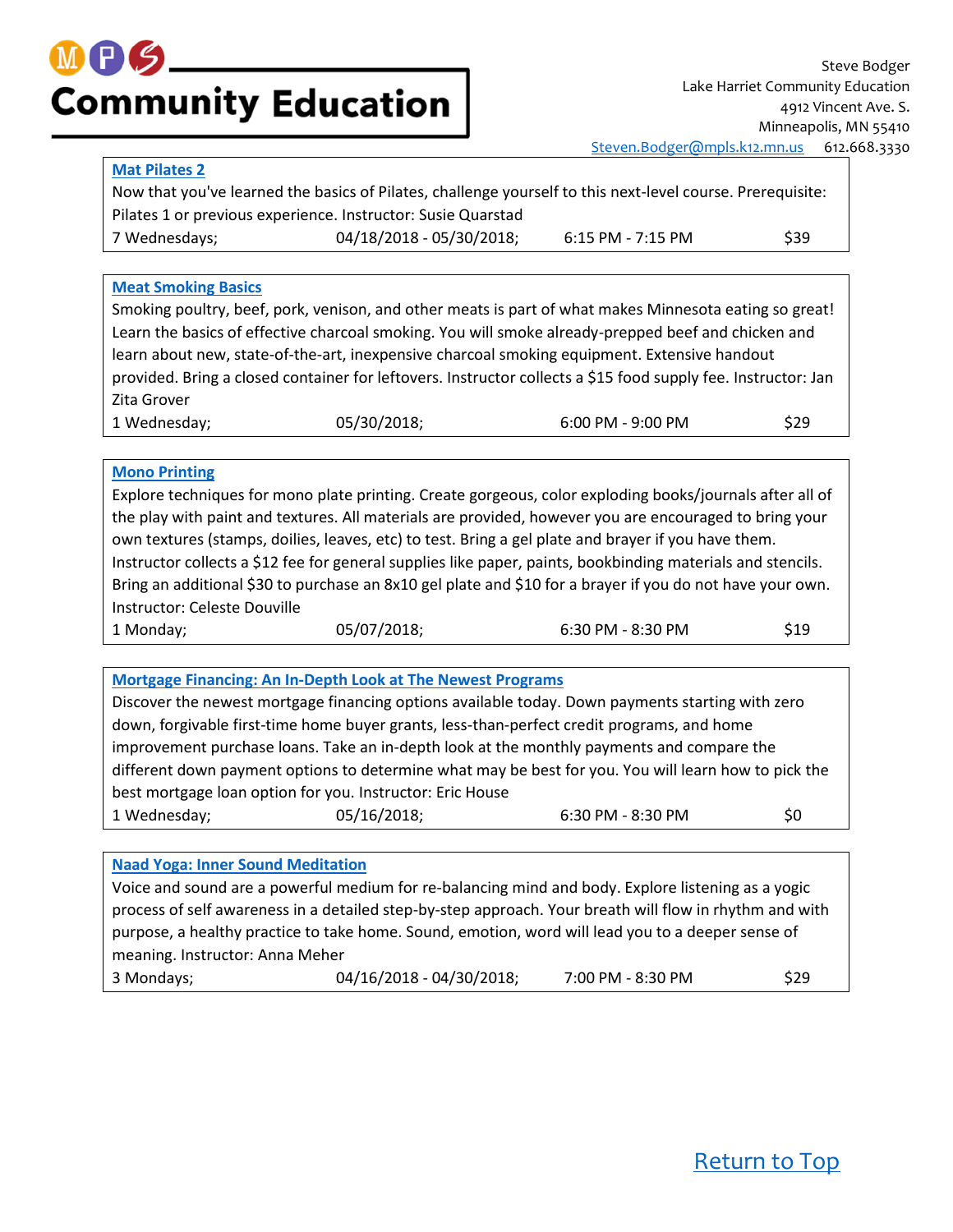### M P S **Community Education**

#### <span id="page-7-0"></span>**[Nia](https://minneapolis.ce.eleyo.com/course/12486/adult-enrichment-spring-summer-2018/nia-lake-harriet)**

|                                                                                                        | Add flexibility, agility, mobility, strength and stability - all important to vibrant longevity, and even |                     |      |
|--------------------------------------------------------------------------------------------------------|-----------------------------------------------------------------------------------------------------------|---------------------|------|
| better when you can have fun while learning. Join our dance/yoga class and explore the 52 Moves of the |                                                                                                           |                     |      |
|                                                                                                        | Nia Technique with a group of supportive movers. Instructor: Amy Lamphere                                 |                     |      |
| 6 Mondays;                                                                                             | 04/16/2018 - 05/21/2018;                                                                                  | $6:30$ PM - 7:30 PM | \$35 |
| 7 Wednesdays;                                                                                          | 04/18/2018 - 05/30/2018;                                                                                  | $6:30$ PM - 7:30 PM | \$39 |

#### <span id="page-7-1"></span>**[Painting: Watercolor 1](https://minneapolis.ce.eleyo.com/course/12489/adult-enrichment-spring-summer-2018/painting-watercolor-1-lake-harriet)**

Explore your creativity while learning watercolor fundamentals such as mixing colors, washes, wet-dry approaches, and texture with the help of instructor demonstrations and one-on-one coaching. Bring a watercolor set (Prang or similar), pencil, water container, paper towels, and #140 good quality paper to class. Instructor: Suzi McArdle

4 Wednesdays; 04/18/2018 - 05/09/2018; 7:00 PM - 9:00 PM \$39

#### <span id="page-7-2"></span>**[Painting: Watercolor 2](https://minneapolis.ce.eleyo.com/course/12490/adult-enrichment-spring-summer-2018/painting-watercolor-2-lake-harriet)**

Learn new watercolor techniques and different materials, including Yupo paper with watercolor inks, collaging, masking methods, color mixes and abstraction. Instructor will demonstrate techniques and help you explore your own way of using this flexible medium. This will culminate in a final painting to be framed. Bring a watercolor set (Prang or similar), pencil, water container, paper towels, and #140 good quality paper to class. Instructor: Suzi McArdle 4 Wednesdays; 05/16/2018 - 06/06/2018; 7:00 PM - 9:00 PM \$39

#### <span id="page-7-3"></span>**[Pastels](https://minneapolis.ce.eleyo.com/course/12709/adult-enrichment-spring-summer-2018/pastels-lake-harriet)**

Pastels feel like drawing but look like a painting. Explore this attractive, popular painting medium, the direct application of colorful pastel sticks on paper. Learn about color, a variety of techniques, planning and composition. Bring a photo of what you want to paint. Also bring 12-30 pastels (soft and hard), a couple of pastel pencils, 2-3 paper stumps, kneaded eraser, and eight 8 1/2 x 11 sheets of paper such as Mi-Teintes, PanPastels or sanded. Instructor: Suzi McArdle 4 Mondays; 04/16/2018 - 05/07/2018; 7:00 PM - 9:00 PM \$39

<span id="page-7-4"></span>**[Philosophy: A History of Western Thought and How It Shaped Us](https://minneapolis.ce.eleyo.com/course/12807/adult-enrichment-spring-summer-2018/philosophy-a-history-of-western-thought-and-how-it-shaped-us-lake-harriet-at-anthony)**

"The unexamined life is not worth living." Through answering this challenge, attributed to Socrates, examine life and the questions surrounding the human experience. Venture through intellectual tradition, introducing primary thinkers and paradigms. Gain understanding of the flow of thought from ancient philosophers to today and how it shaped us. Instructor: Jonathan Monson 6 Mondays;  $04/16/2018 - 05/21/2018$ ; 7:00 PM - 8:30 PM \$39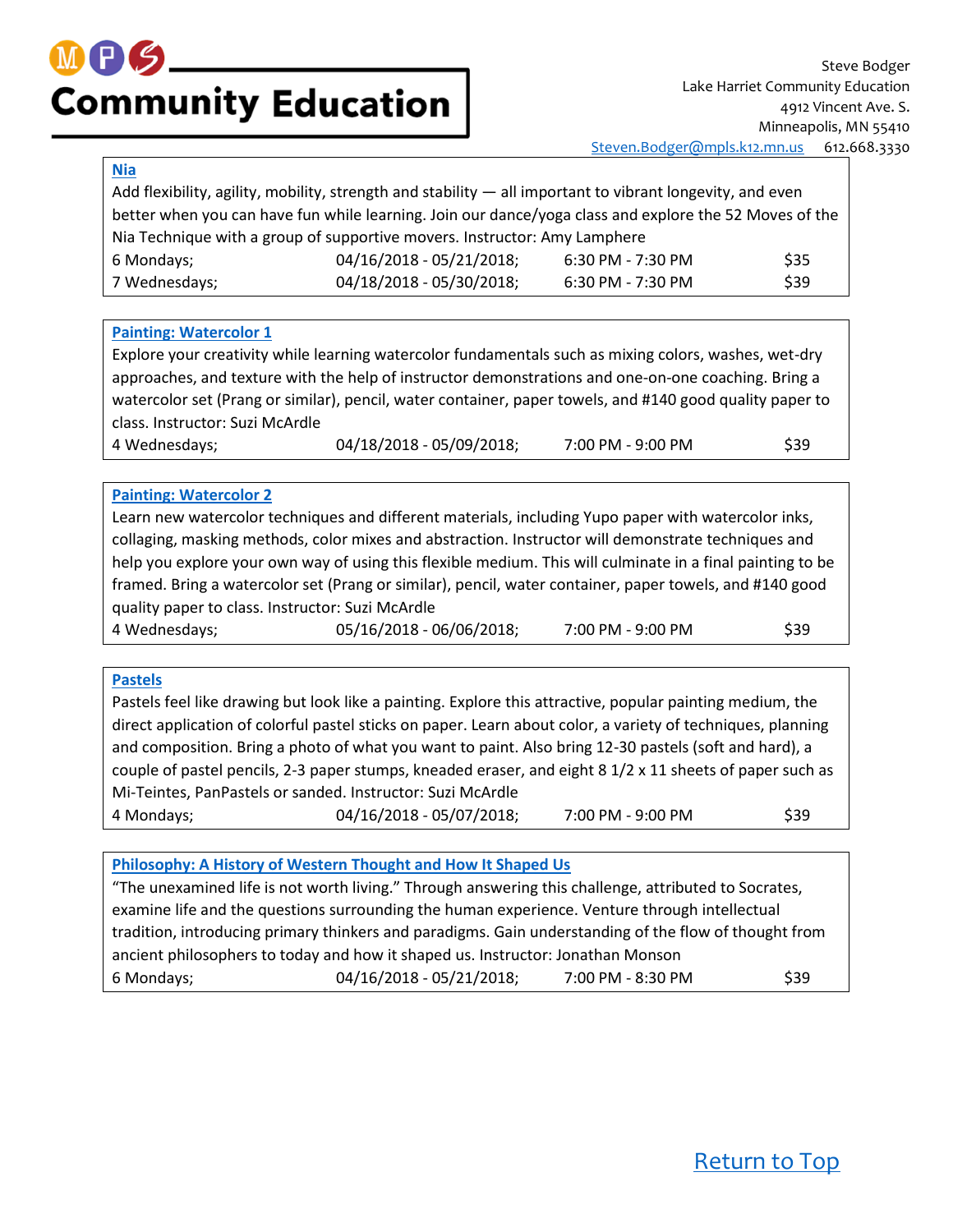#### <span id="page-8-0"></span>**[Pickleball](https://minneapolis.ce.eleyo.com/course/12667/adult-enrichment-spring-summer-2018/pickleball-lake-harriet-at-anthony)**

Join us for a sport that's gaining popularity all around the world. A combination of badminton and tennis, pickleball is easy to learn and fun to play for all skill levels. This class typically fills in the first day of registration. 8 Mondays; 04/16/2018 - 06/11/2018; 7:00 PM - 8:45 PM \$45

8 Wednesdays; 04/18/2018 - 06/06/2018; 7:00 PM - 8:45 PM \$45

#### <span id="page-8-1"></span>**[Raising Monarch Butterflies](https://minneapolis.ce.eleyo.com/course/13698/adult-enrichment-spring-summer-2018/raising-monarch-butterflies-lake-harriet)**

Monarchs need your help. In the wild, only 1% of monarch eggs will become butterflies. Increase their survival rate to 95% by raising them in your home or porch. Learn great gardening tips for milkweed and how to care for caterpillars from egg to chrysalis. Experience the joy of releasing grown monarchs into your garden. Instructor: Teri Joyce 1 Monday; 05/21/2018; 7:00 PM - 8:30 PM \$19 1 Wednesday; 05/23/2018; 7:00 PM - 8:30 PM \$19

#### <span id="page-8-2"></span>**[Selling a Home for More Money](https://minneapolis.ce.eleyo.com/course/12542/adult-enrichment-spring-summer-2018/selling-a-home-for-more-money-lake-harriet)**

Let's talk numbers. Learn four ways to attract buyers, ten techniques for staging your home, 21 costeffective home improvements, twelve purchase agreement traps and the No. 1 secret that could return thousands of dollars to you. Get answers to your questions about what a buyer wants in your home, how to prepare your home to be put on the market, and whether or not you should use a Realtor to sell it. Instructor: George Bodnia 1 Wednesday; 04/18/2018; 6:30 PM - 9:00 PM \$25

#### <span id="page-8-3"></span>**[Sidewalk & Step Repair or Replacement](https://minneapolis.ce.eleyo.com/course/13701/adult-enrichment-spring-summer-2018/sidewalk-step-repair-or-replacement-lake-harriet)** It is never too late to repair broken steps, pour a new sidewalk or patch a driveway. Learn about types of cement, see proper mixing techniques and discover how to make patch repairs to cement surfaces. Instructor: Jack Hall 2 Mon/Wed; 05/21/2018 - 05/23/2018; 6:00 PM - 8:00 PM \$25

<span id="page-8-4"></span>

| <b>Sign Language 1: ASL</b>                                                                           |                          |                     |            |
|-------------------------------------------------------------------------------------------------------|--------------------------|---------------------|------------|
| Gain basic exposure to the American Sign Language vocabulary, numbers, alphabet and ASL syntax, basic |                          |                     |            |
| phrases as well as deaf culture. Instructor: Tanya Byington                                           |                          |                     |            |
| 7 Wednesdays;                                                                                         | 04/18/2018 - 05/30/2018; | $6:00$ PM - 7:30 PM | <b>S49</b> |

#### <span id="page-8-5"></span>**[Sign Language 2: ASL](https://minneapolis.ce.eleyo.com/course/12692/adult-enrichment-spring-summer-2018/sign-language-2-asl-lake-harriet)** Learn practical application and gain new vocabulary. Continue to develop your understanding of deaf culture and of grammatical structures through receptive and expressive language activities. Instructor: Tanya Byington 7 Thursdays; 04/19/2018 - 05/31/2018; 6:00 PM - 7:30 PM \$49

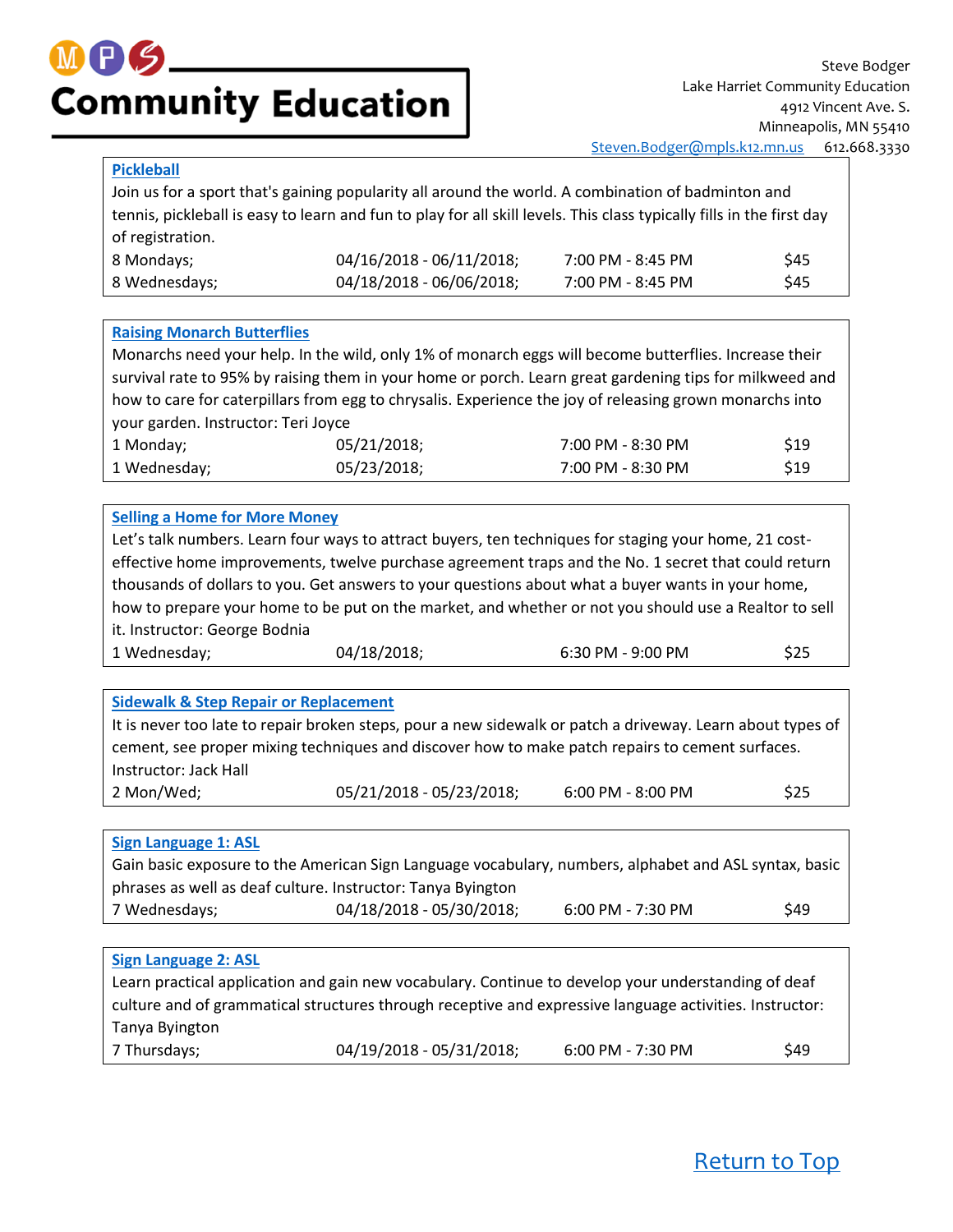<span id="page-9-2"></span><span id="page-9-1"></span><span id="page-9-0"></span>

|                                             | Soap Making: All-Natural Homemade Bar Soap                                                                     |                   |      |
|---------------------------------------------|----------------------------------------------------------------------------------------------------------------|-------------------|------|
|                                             | Experience the fusion of essential oils and soothing coconut the old-fashioned, cold process lye soap          |                   |      |
|                                             | way. Wear old clothing with long sleeves, long pants, toe-covered shoes, eye protection (glasses               |                   |      |
|                                             | acceptable) and rubber gloves. The second night of class is 6-8 p.m. Instructor collects a \$10 supply fee.    |                   |      |
| Instructor: Jessica T Smiles                |                                                                                                                |                   |      |
| 2 Mon/Wed;                                  | 05/07/2018 - 05/09/2018;                                                                                       | 6:00 PM - 9:00 PM | \$29 |
|                                             |                                                                                                                |                   |      |
| <b>Soap Making: Laundry Soap</b>            |                                                                                                                |                   |      |
|                                             | Make homemade laundry soap that can brighten, remove stains and resist fading as well as commercial            |                   |      |
|                                             | laundry soaps for only pennies per load. The soap is mild enough for those with allergies. Bring a 2-to 6-     |                   |      |
|                                             | cup covered container. Instructor collects a \$1 supply fee. Instructor: Jessica T Smiles                      |                   |      |
| 1 Wednesday;                                | 04/18/2018;                                                                                                    | 6:30 PM - 8:30 PM | \$19 |
|                                             |                                                                                                                |                   |      |
| Spanish 1                                   |                                                                                                                |                   |      |
|                                             | Learn beginning conversational Spanish skills along with pronunciation, grammar, reading, writing and          |                   |      |
| listening skills. Instructor: Vidal Quevedo |                                                                                                                |                   |      |
| 7 Wednesdays;                               | 04/18/2018 - 05/30/2018;                                                                                       | 6:00 PM - 7:30 PM | \$49 |
|                                             |                                                                                                                |                   |      |
| <b>Spanish 2</b>                            |                                                                                                                |                   |      |
|                                             | Continue to build confidence in your Spanish language skills by learning the preterite and irregular verbs.    |                   |      |
|                                             | Also, increase your vocabulary, speaking and writing skills. Prerequisite: Be able to conjugate regular        |                   |      |
| ar/er/ir verbs. Instructor: Vidal Quevedo   |                                                                                                                |                   |      |
| 7 Wednesdays;                               | 04/18/2018 - 05/30/2018;                                                                                       | 7:35 PM - 9:00 PM | \$49 |
|                                             |                                                                                                                |                   |      |
| <b>Spanish 3: Conversation</b>              |                                                                                                                |                   |      |
|                                             | Engage in structured conversations to increase your fluency in Spanish. Touch up your grammar, tenses,         |                   |      |
|                                             | vocabulary and sentence structure, and continue working on your listening, reading and writing skills.         |                   |      |
| Instructor: Vidal Quevedo                   |                                                                                                                |                   |      |
| 7 Thursdays;                                | 04/19/2018 - 05/31/2018;                                                                                       | 6:00 PM - 7:30 PM | \$49 |
|                                             |                                                                                                                |                   |      |
| <b>Staging Your Home to Sell</b>            |                                                                                                                |                   |      |
|                                             | A home that is priced to sell, but not dressed to sell, will often see potential buyers pass it by. Learn tips |                   |      |
|                                             | and inexpensive changes you can make in staging your home that will make an impression on buyers.              |                   |      |
| Instructor: Mary Belfry                     |                                                                                                                |                   |      |

<span id="page-9-5"></span><span id="page-9-4"></span><span id="page-9-3"></span>2 Mondays;  $05/14/2018 - 05/21/2018$ ; 6:30 PM - 8:00 PM  $$25$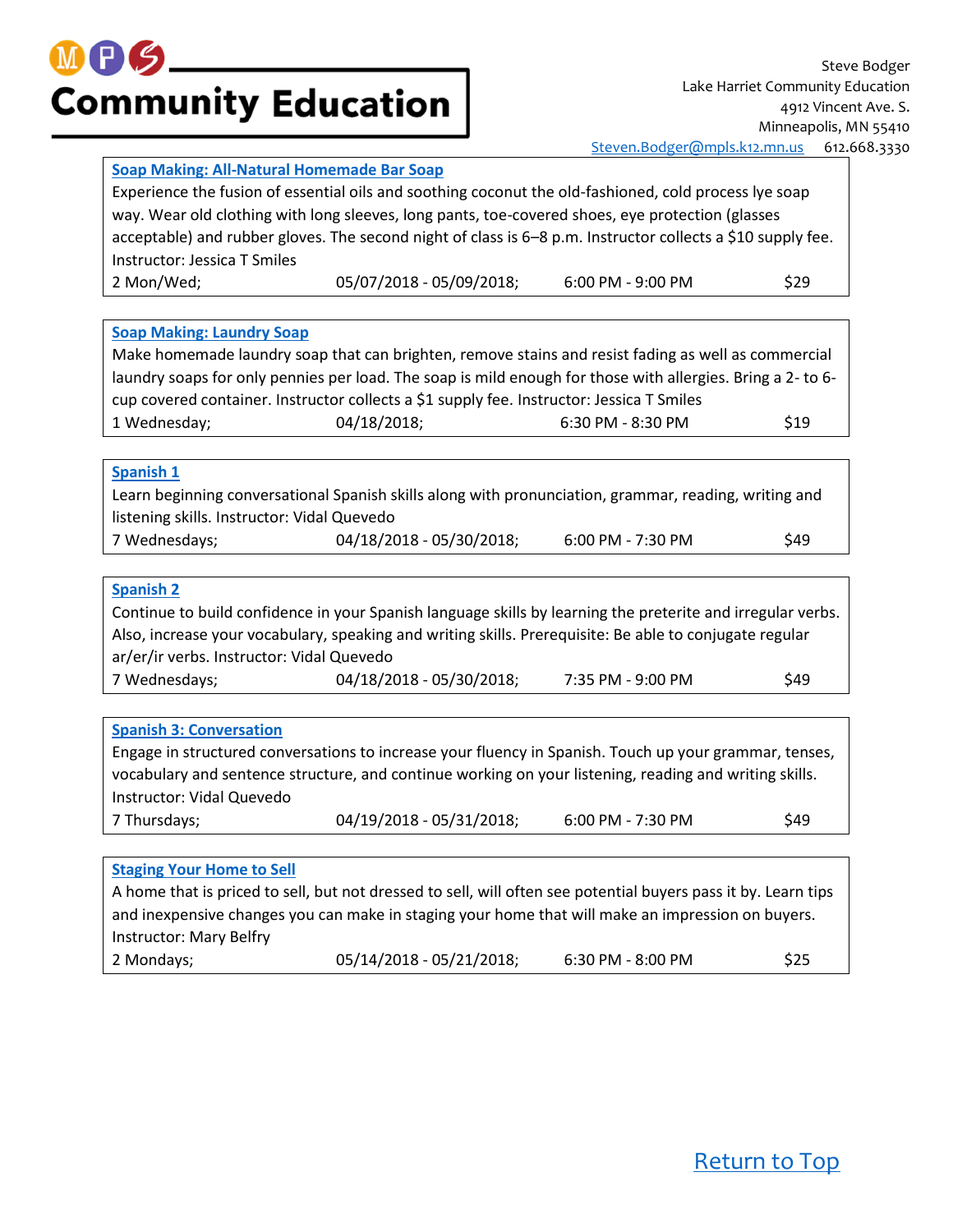

#### <span id="page-10-0"></span>**[Stress Less: Holistic Skills for Stress Management](https://minneapolis.ce.eleyo.com/course/12812/adult-enrichment-spring-summer-2018/stress-less-holistic-skills-for-stress-management-lake-harriet-at-anthony)**

Stress is the reason zebras don't get ulcers and humans do. Stress affects our entire body from head to toe. Learn about in interaction between the brain, body, immune system and human stress response cycle. Take away holistic strategies for stress management you can apply at home, school, or work. Instructor: Monica Peterson 1 Wednesday; 05/09/2018; 6:00 PM - 8:30 PM \$25

#### <span id="page-10-1"></span>**[Stucco Repair and Refinishing](https://minneapolis.ce.eleyo.com/course/13700/adult-enrichment-spring-summer-2018/stucco-repair-and-refinishing-lake-harriet)**

|                                                                                                        |             | Demonstrations along with excellent advice will provide you with the cure for repairing cracks and small |      |
|--------------------------------------------------------------------------------------------------------|-------------|----------------------------------------------------------------------------------------------------------|------|
| holes in your home or garage in stucco that inevitably appear over winter. If possible, please bring a |             |                                                                                                          |      |
| photo of the damage that you would like to learn how to repair. Instructor: Jack Hall                  |             |                                                                                                          |      |
| 1 Wednesday;                                                                                           | 05/16/2018; | $6:00$ PM - $8:00$ PM                                                                                    | \$19 |

#### <span id="page-10-2"></span>**[Tai Chi Chuan 1: Yang Style](https://minneapolis.ce.eleyo.com/course/12493/adult-enrichment-spring-summer-2018/tai-chi-chuan-1-yang-style-lake-harriet)**

Enjoy a way of "moving without moving" with Tai Chi, a less stressful form of exercise for health and well-being. Benefits include relaxation, coordination, better circulation, flexibility and strength. Instructor: Harold Skjelbostad 6 Mondays; 04/16/2018 - 05/21/2018; 6:15 PM - 7:15 PM \$35

<span id="page-10-3"></span>**[Volleyball: Adult Co-ed Recreational](https://minneapolis.ce.eleyo.com/course/12494/adult-enrichment-spring-summer-2018/volleyball-adult-co-ed-recreational-lake-harriet)** Join other community members for recreational and fun volleyball. No instruction is provided; some volleyball knowledge/experience preferred. Instructor: 7 Mondays;  $04/23/2018 - 06/11/2018$ ; 7:00 PM - 9:00 PM \$35

#### <span id="page-10-4"></span>**[Water Wisely](https://minneapolis.ce.eleyo.com/course/12808/adult-enrichment-spring-summer-2018/water-wisely-lake-harriet)**

Water conservation is becoming increasingly important. Anyone who cares for a yard or garden can help protect water resources by being wise with watering practices. Learn how soil type and texture impacts how much water your lawns and garden need. Learn recommended watering practices for gardens, trees and shrubs and lawns. Get hands-on-learning with an experience in determining soil type and texture. Instructor: Kathy Urberg 1 Monday; 04/23/2018; 7:00 PM - 8:30 PM \$19

#### <span id="page-10-5"></span>**[Yoga for Stress Reduction](https://minneapolis.ce.eleyo.com/course/12496/adult-enrichment-spring-summer-2018/yoga-for-stress-reduction-lake-harriet)**

Reduce stress, manage your moods, gain more focus and cultivate a sense of relaxation in your everyday life. Use gentle movement and postures, breath awareness, guided meditation and deep relaxation techniques. Instructor: Alex La Belle 6 Mondays; 04/16/2018 - 05/21/2018; 7:05 PM - 8:05 PM \$35